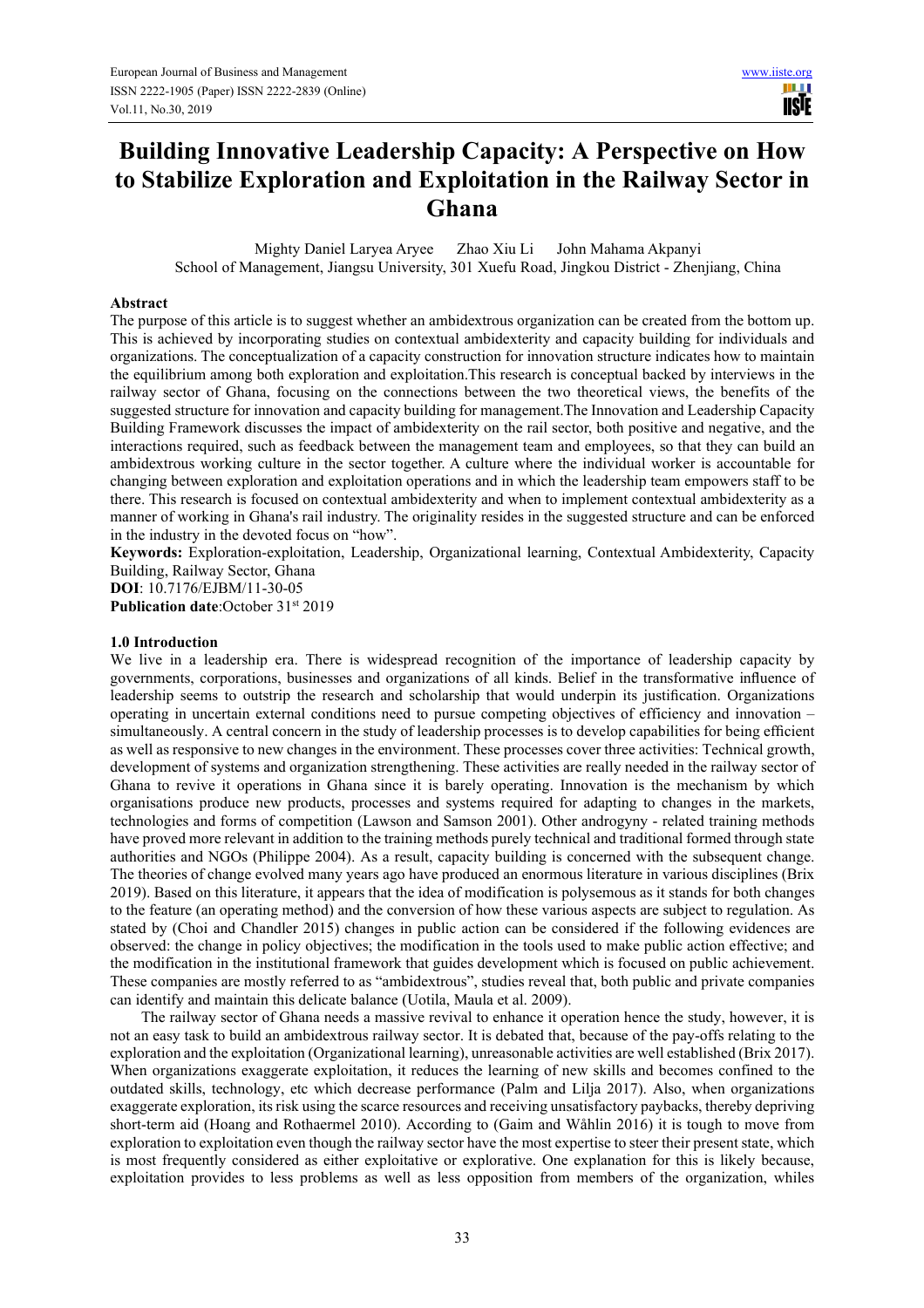exploitation on the other hand, helps organizations achieve efficiencies, better utilize resources and remain competitive. Organizations need exploration to seek new resources and develop new competencies to promote innovation and meet future challenges (Palm and Lilja 2017). The dilemma of ambidexterity, hence the problem of exploration-exploitation, is linked to two diverse perspectives. It's argued that, exploratory and exploitative knowledge is incompatible as they are contending for the same assets and this claim reflects the opinion of divergence (Smith and Tushman 2010). There are other claims that says, the two strategies to learning have complementary advantages and this argument denotes the understanding of integration (Gibson and Birkinshaw 2004). Therefore, the question is, how to deal with the problem of ambidexterity in the railway sector. The literature put forward that, the way out is structural ambidexterity. Structural ambidexterity brings up the decision to divide the work into diverse sectors with exploration and exploitation (Andriopoulos and Lewis 2009). The sequential ambidexterity is also a different approach to the dilemma (Raisch, Birkinshaw et al. 2009). It brings about the process of changing from one end to the other, that is by carrying out the change in managerial curricula (O'Reilly III and Tushman 2013).

According to (Wei, Yi et al. 2014) these kind of literature streams depict the stance of diversity. Although existing studies has offered many understandings into the benefits and obstacles of exploration and exploitation, an organization's understanding of how ambidexterity can be diversified is still low (Choi and Chandler 2015). Stating from (Raisch, Birkinshaw et al. 2009) below is essential problematic: Research on ambidexterity generally describes the processes of organization that allow ambidexterity, for example hierarchical systems or mechanisms of lateral coordination. In contrast, various research shows that ambidexterity is entrenched in the capacity of an individual to explore and exploit. Institutional structures might be necessary to enable ambidexterity at the basis of the individual, and ambidextrous individuals may be very important to the organizational structure's purpose. The theories capturing ambidexterity across multiple analytical scales are therefore important. Also, (De Clercq, Thongpapanl et al. 2013) made it known that, the development of ambidexterity has been directly associated with organizational ambidexterity and sequential ambidexterity more recently, however, authors have started to emphasize the significance of bottom-up strategies to deal with the problem of ambidexterity, that is to say, contextual ambidexterity. The contextual ambidexterity is part of the opinion on integration and brings up the behavioural ability to show adaptability and alignment simultaneously covering the total unit of the business (Wang and Rafiq 2014). That is to say, the problem of ambidexterity can be determined by understanding management and employee behaviours and their interactions in their contextual work environment related to exploration and exploitation, as contextual ambidexterity is a theoretical construction that is relatively new (Wang and Rafiq 2014). In relation to (Havermans, Den Hartog et al. 2015) appeal to learn how contextual ambidexterity could be accomplished by including managers and workers, and situations where this role can be successful in the railway sector of Ghana.

This research's main objective is to respond to the call by exploring how the literature works on the organizational and individual capacity building will be used as a theoretical framework in established organizations like the railway sector of Ghana to build and maintain contextual ambidexterity (Brix 2019). In this relation, capacity building is explained as task that enhances individuals' knowledge, expertise, behaviour and improve institutional structure and processes so that the organization can effectively meet its objectives in a sustainable manner (Ku and Yuen-Tsang 2013). A fundamental goal of capacity building is to enhance the ability to evaluate and address the crucial questions related to policy choices and modes of implementation among development options, based on an understanding of environment potentials and limits and of needs perceived by the individuals of an organization concerned. A structure for an innovation capacity-building is created on the basis of this theoretical integration. The greatest part of the research is the structure, which suggests how organizational and individual capacity building procedures will be implemented by managers to empower employees to make appropriate judgements between exploration and exploitation in order to achieve both their own objectives and work in the direction achieving the expected strategy of the organization (Havermans, Den Hartog et al. 2015). This strategy from the bottom up and high emphasis on the interaction between manager and employee in the railway sector of Ghana, resonates with the research of efficient execution procedures, which indicate that, contextual ambidexterity might materialize due to their diverse environmental perceptions and efforts to respond to perceived changes in the environment, the relationship between leaders and their team members. By adding a perspective for capacity building into the ambidexterity literature and thus through the research of organizational learning, this paper provides a dual understanding of how to develop the top management team into the organization's capacity to promote the ambidexterity context (the railway sector capacity building) whilst inspiring individual workers simultaneously and building their capacity to process both exploratory and exploitative learning what to do (individual capacity building in the railway sector) (Brix 2019). The concern thus addressed in the study is not "why" to maintain a balance between exploration and exploitation in the railway sector of Ghana, but rather to address the issues of "how" an organization like the railway sector of Ghana can build its capacity for survival and prosperity on the basis of the resources available to it (Gaim and Wåhlin 2016). Therefore, there's a step back to evaluate the processes that brings about an institution and its workers being able to continue to be important in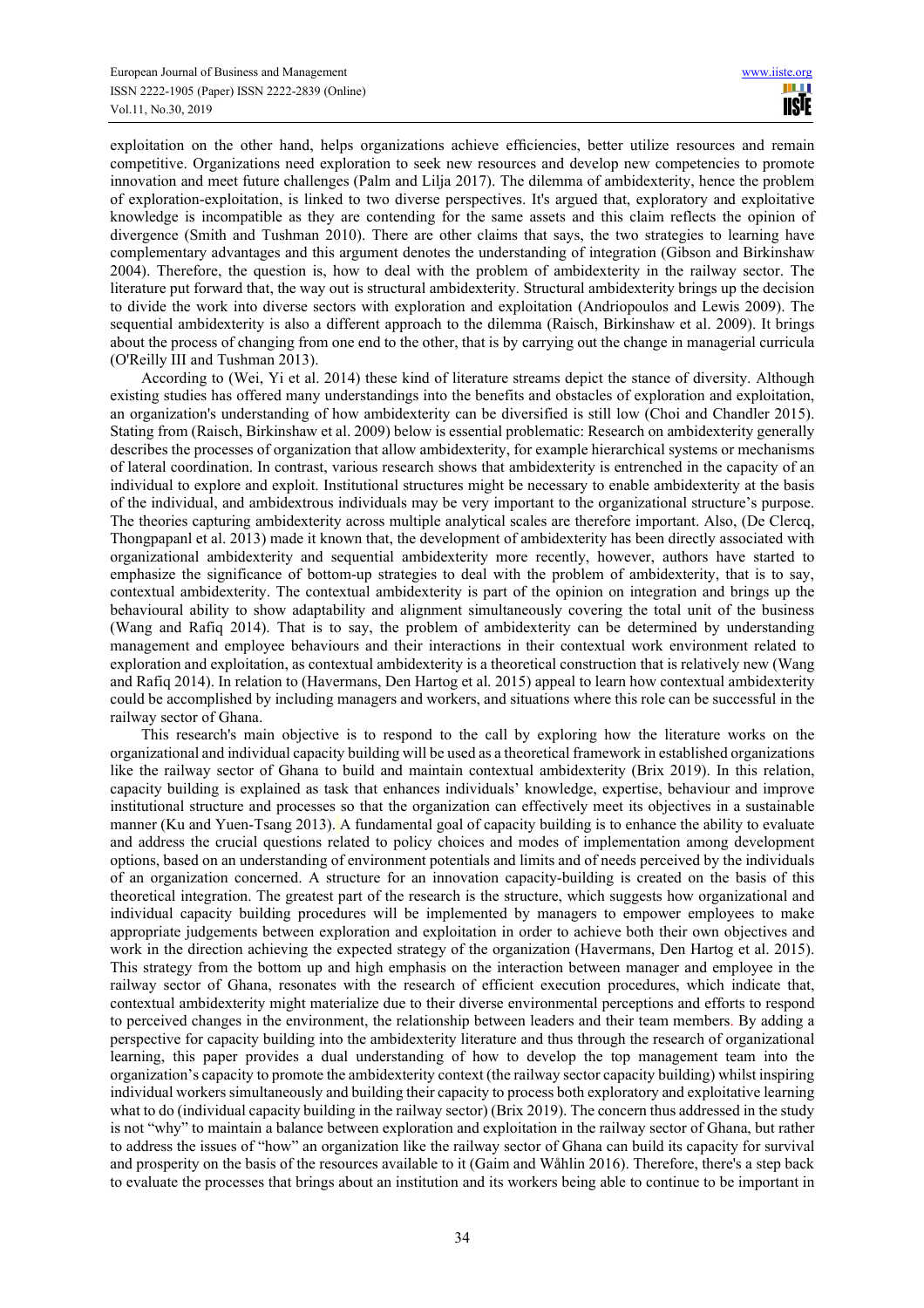their environment by building their capacity to act in an ambidextrous manner.

This work will take the theoretical background into account and will discuss the literature on contextual ambidexterity and organizational / individual capacity building in Ghana's railway sector. In addition to providing a synthesis of the key issue proposed in Ghana on innovation management and capacity building, brief review on leadership and finally ending with the conclusion of the study.

#### **2.0 Literature Review**

### **2.1 Theoretical Background**

Two sub-sections divide the theoretical background. First, the contextual ambidexterity literature is analysed to shape the scope where the process of capacity building is to take place. The literature on individual and organizational capacity building is subsequently examined to explain and refine the method and ideas of how capacity building takes place so that it can be included in the contextual ambidexterity organizational sector (Ghana's railway sector).

#### **2.2 Contextual ambidexterity**

Contextual ambidexterity is defined as "the behavioural capacity to show continuous positioning and flexibility across a whole business unit". Consequently, contextual ambidexterity focuses mainly on behavioural and social means of integrating exploration and exploitation as a balancing act against structural and sequential ambidexterity (Andriopoulos and Lewis 2009). Structural ambidexterity pertains to the division of job related to exploration and exploitation in various institutional units, which may also contribute to integration issues in the parent organization (O'Connor, Corbett et al. 2018). Sequential ambidexterity pertains to the application of (larger) institutional change-management assignments over a period time (O'Reilly III and Tushman 2013). Deducing from (Gibson and Birkinshaw 2004) work on contextual ambidexterity, it was stated that, supporting social processes (e.g. practices of socialization and recognition), culture and interpersonal relations enable performers to think and act ambidextrously throughout the firm (Andriopoulos and Lewis 2009), also (Brix 2017) stated that, contextual ambidexterity like many other theories of organizational learning, is a multi-level phenomenon.

Contextual ambidexterity involves at least two units of analysis of the organization in which the dilemma of ambidexterity is manifested and its influence on the judgments of the individual employees on how best to divide their work between conflicting exploration and exploitation requirements (Havermans, Den Hartog et al. 2015). The organizational context must be cantered on: stretch, discipline and trust interaction if the individual "change" between tasks of the employees is to be promoted and performed (Gibson and Birkinshaw 2004). On the level of the individual, the transitioning between exploration and exploitation activities can consist of sequential ambidexterity where short exploration phases (minutes or hours) get to be part of everyday operations routine work (Raisch, Birkinshaw et al. 2009).

#### **2.2.1 Advantages related to contextual ambidexterity.**

According to (O'Reilly III and Tushman 2013) in their work concluded that, ambidexterity is strongly associated with performance improvement of the business unit, regardless of whether it is structural, sequential or contextual. The contextual ambidexterity allows diverse business operations to be processed in parallel (Gibson and Birkinshaw 2004). In particular, this concerns organizations doing business in dynamic environments which often have no option but to unify existing companies while identifying and developing new opportunities at the same time. In the study conducted by (Simsek, Heavey et al. 2009) made it known that, the contextual ambidexterity signifies a greater organizational learning approach as matched to the other two kinds of ambidexterity.

On the other hand, (Wang and Rafiq 2014) supported this statement in their research indicating that, contextual ambidexterity represents the growth of a whole company focused on the unification of exploration and exploitation through an organizational learning process, thus ignoring the cost of coordination caused by structural separation and the cost of transition due to temporary separation. Another statement made by (O'Reilly III and Tushman 2013) in their study support the claim that, contextual ambidexterity allows for a high degree of effectiveness in current work flows, since individual workers can chose to break the current routine and examine whether new differences in the work process will make their work more productive. They also stated in the study an advantage of contextual ambidexterity that it leads to greater transparency to modify and improve responsiveness to new business unit opportunities. The argument in this regard is based on the practical experiences of the employees and the building of skills in both exploration and exploitation.

It allows workers to make a significant contribution and execute in both fields (Brix and Peters 2015). It increased performance in both exploration and exploitation is believed to result in a better track record and prestige for the firm (Güttel and Konlechner 2009). It was also stated (Simsek, Heavey et al. 2009) that, the productive application of contextual ambidexterity can be seen as a source of competitive edge, as this parallel processing of contradictory needs of the Ghana Railway sector is useful, uncommon and expensive resource to emulate.

# **2.2.2 Disadvantages related to contextual ambidexterity.**

Below are some of the detriments affecting contextual ambidexterity that will be discussed in this study. According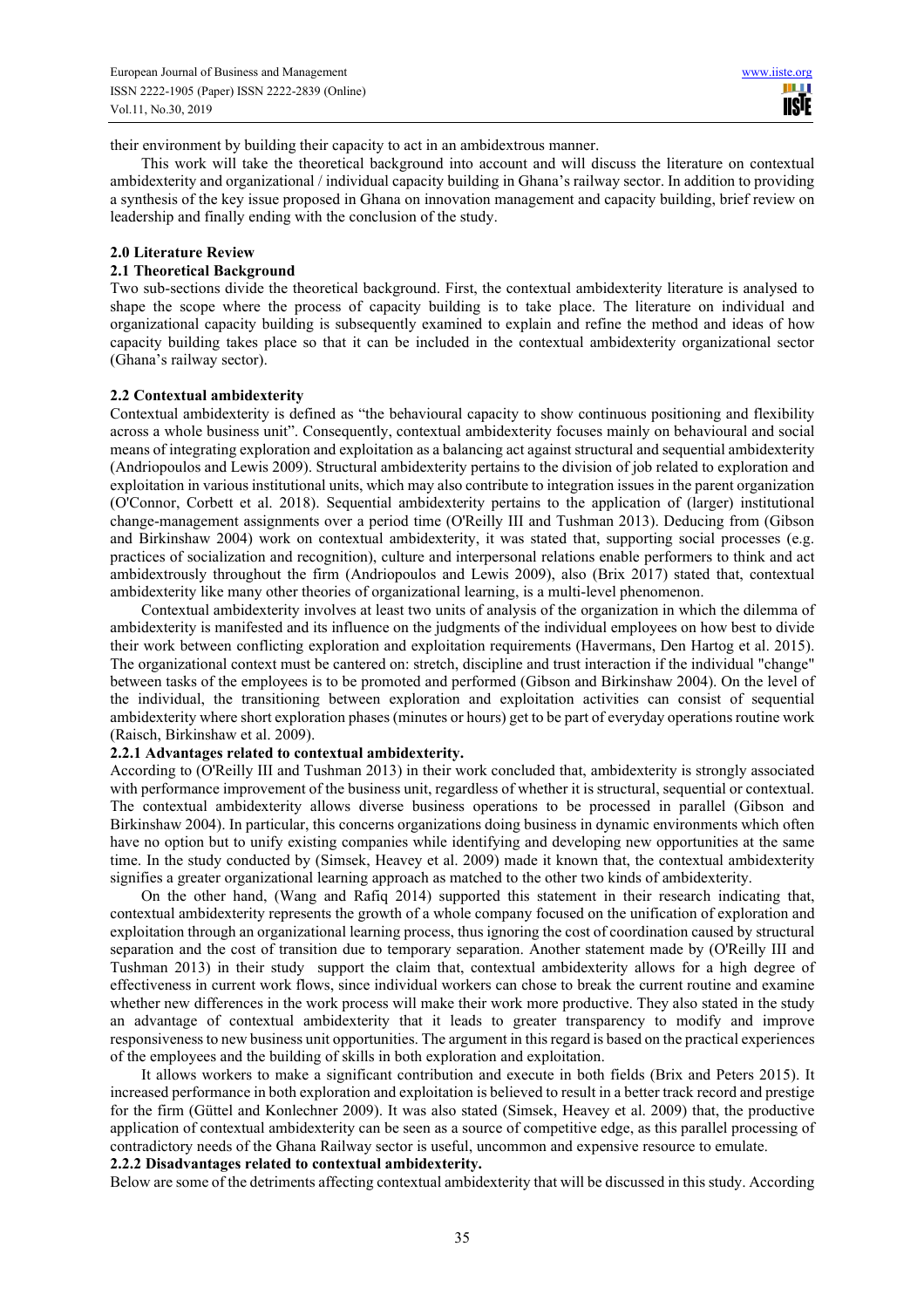to (De Clercq, Thongpapanl et al. 2013) the significant resources and managerial initiatives must be invested in order to improve superior capacity to reinforce the two contrasting forces. The authors argued that successful application involves resource conflict mitigation, suitable leadership styles, helpful incentive structures and knowledge of the conceptual systems that allow the appropriate decision of the individual workers who are liable to change (Havermans, Den Hartog et al. 2015). (O'Reilly III and Tushman 2013) stated that, the task of the management staff and also the leaders in aid of contextual ambidexterity is more indecipherable.

A weak operational strategy application decreases the estimated outcomes of ambidexterity placement because managerial level assumes that the ability of workers to change among duties already exists (O'Cass, Heirati et al. 2014). The core concern is to prevent damaging relationships among people who may encounter contradictory preferences when, as part of their integration, exploration or exploitation tasks, are given different preferences. This will seriously affect the Ghana Railway Sector, if the goals of the sector and the expected outcome related to their goals are not mitigated well (De Clercq, Thongpapanl et al. 2013).

## **2.2.3 Implementing contextual ambidexterity: enabling mechanisms.**

As explained in the above section, a complex social phenomenon is the adoption of contextual ambidexterity (Krogstrup 2016). It is argued that the appropriate orchestration of the employees and their knowledge and supporting processes is imperative to build an organizational culture and context that enables the requirements for ambidextrous work of the employees (Gaim and Wåhlin 2016). The adoption of contextual ambidexterity involves a change in the approach of management, i.e. from a traditional top-down approach that highlights the function of leadership, the official framework and governance to a bottom-up learning approach that recognizes the function of members in their growth and organizational culture and interdisciplinary exploration and exploitation abilities are shaped (Wang and Rafiq 2014). If the application method is properly planned and executed, (O'Cass, Heirati et al. 2014) declare that: capacity will be integrated into organizational routines and processes over time. The literature therefore considers organizations to always be able to accept the positive results / implications of the ambidextrous prospects if the application is successful. Moreover, limited knowledge on "how" contextual ambidexterity is still available in practical terms. By showing the theoretical background on organizational and individual capacity building, the basis for a novel standpoint to this black box of ambidexterity is provided below.

## **2.3 Individual and organizational capacity building**

When we talk about capacity building, it has no commonly recognised definition. This is because it has a lot of definitions that best suit it and also many ways to analyse (Jensen and Krogstrup 2017). Given that this manuscript is aimed at building innovative management and leadership capacity, the literature stream used in this conceptualize below is based on the work of current literature by renowned scholars. This stream of literature frames capacity building as a method of enhancement which concentrates on an organization's leadership and employees ' efforts and connections to sought their full capabilities. Figure 1 shows the similarities in capacity building between individual and organizational levels of analysis (Krogstrup and Brix 2019). One of the challenges in defining capacity building is centred on the impermanence of the construction, according to (Jensen and Krogstrup 2017), capacity building is a method and a result. It is a method because it focuses on developing people ' existing abilities. It is also a result because even as a result of this capacity building method, the capabilities are enhanced. Capacity building is a consistent improvement of potential, it also refers to the need for more growth as well as the need for new skills that can empower the formulation and accomplishment of their own objectives (Jensen and Krogstrup 2017). (Ku and Yuen-Tsang 2013) provided another definition that clearly embraces the individual and organizational levels of evaluation. Capacity building is known as the practices that enhance individuals' understanding, expertise and enhance institutional structures and procedures to enable the organisation to achieve its objectives effectively in a viable manner (Ku and Yuen-Tsang 2013).

Besides this, the method of building capacity is also context-dependent. The argument is that it is the current capabilities of the organisation and its staff that define the policies and operations to be implemented in order to initiate and sustain appropriate local enhancement projects (Labin, Duffy et al. 2012). The exterior frame of person and organisational procedures for capacity building illustrated in Figure 1 shows the dependency of the context. (Jensen and Krogstrup 2017) further emphasize the basis for context dependence improvements are unlikely to be successful if the human needs for this capacity building are often not available in the organisation and if not, all stakeholders create contractual ownership of the modification. Capacity building therefore has a provisional direction towards an enhanced future state being achieved. It means that, if any of the arrows between employee as well as the extent of assessment organization is also not available in Figure 1, the process of capacity building cannot generate the development required in the particular context. It is therefore essential to emphasize that this method of dual-level person and organizational development concerns both the organisational context for capacity building and improving the ability of individual staff to achieve current objectives and to identify and frame new objectives (Farazmand 2004); (Labin, Duffy et al. 2012).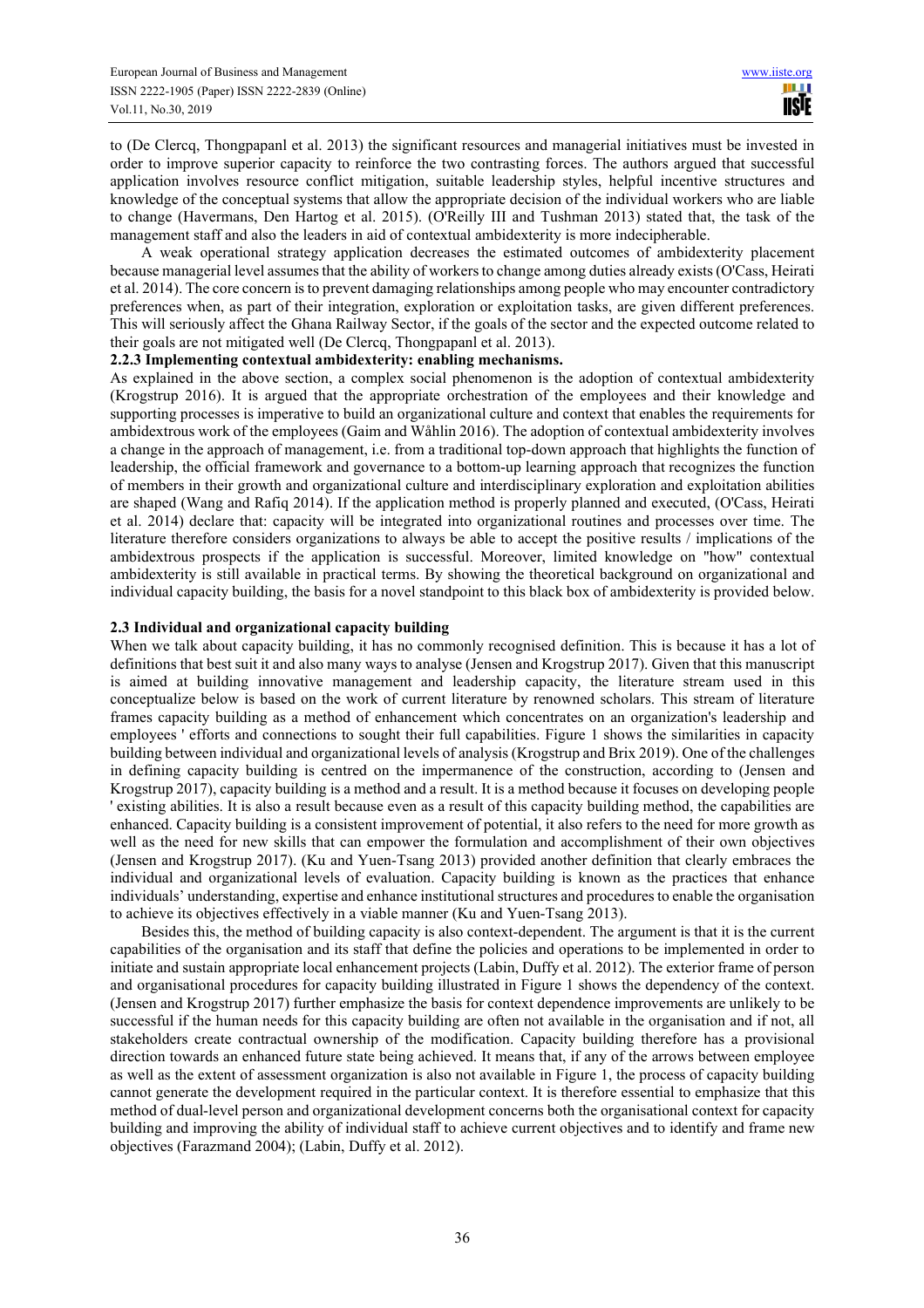

**Source:** Author's context

*Table 1* is implemented to describe and clarify the many main constructs used for this research to unfold the tradition of capacity building studies.

| <b>Theoretical</b> | Sub-          | <b>Definitions</b>                                                                                                                                                                                                                                                                                           |  |
|--------------------|---------------|--------------------------------------------------------------------------------------------------------------------------------------------------------------------------------------------------------------------------------------------------------------------------------------------------------------|--|
| framework          | framework     |                                                                                                                                                                                                                                                                                                              |  |
| Capacity Building  | Organization  | Supporting and enhancing structures, procedures and opportunities<br>that aid staff and executives in achieving the organization's strategic<br>objectives                                                                                                                                                   |  |
|                    | Individual    | The regular improvement of the current capacities of the employee<br>and his / her capacity to identify the new capacities required to<br>achieve new objectives; and the capacity to set new objectives for<br>them                                                                                         |  |
|                    | Direct        | Learning through structured professionalization, studying, read<br>books and publications related to work, and getting advice from<br>outside experts                                                                                                                                                        |  |
|                    | Indirect      | Learn, focus, modify (if needed) and attempt once more                                                                                                                                                                                                                                                       |  |
|                    | Innovation    | Is a method in which an organisational context is developed that<br>promotes the use and growth of the understanding, abilities and<br>decision-making abilities of staff through managerial feedback so<br>that staff are empowered to know when to move between<br>exploration and exploitation operations |  |
| Empowerment        | Relational    | Briefly describe how decision-making authority is shared between<br>the leadership team and the staff                                                                                                                                                                                                        |  |
|                    | Motivational  | Workers are conscious of their own abilities and expertise in<br>addressing their duties so that they are inspired to take on fresh<br>duties                                                                                                                                                                |  |
|                    | Technological | The (new) technology cannot be used or accessed                                                                                                                                                                                                                                                              |  |
| Disempowerment     | Political     | Uncertainty as to who is responsible for the choice in a specified<br>scenario                                                                                                                                                                                                                               |  |
|                    | Social        | Unclear, what is anticipated in a particular scenario                                                                                                                                                                                                                                                        |  |
|                    | Psychological | Lack of confidence, time or ability to tackle a particular job                                                                                                                                                                                                                                               |  |

**Source:** Author's context

# **2.3.1 Direct or indirect capacity building.**

Capacity building in the literature is split into two methods: direct capacity building and indirect capacity building (Krogstrup 2016). Significant capacity building involves the official professionalization of skills that can be achieved, like attending classes, pursuing specific master programs, reading books and publications, or seeking guidance from the external consultants. Direct capacity building is thus a circumstance where student-teacher interpersonal connection is active or passive (Lane and Lubatkin 1998). The simplest explanation for indirect capacity building is learning by just doing (Krogstrup 2016). A particular initiative is described, implemented and evaluated in indirect capacity building to reflect the production and results of the initiative. Learning out of this observation can be used to reinterpret the approach over the next process to produce better results (Labin, Duffy et al. 2012). Thus, a top management staff can also provide exposure to immediate capacity building by providing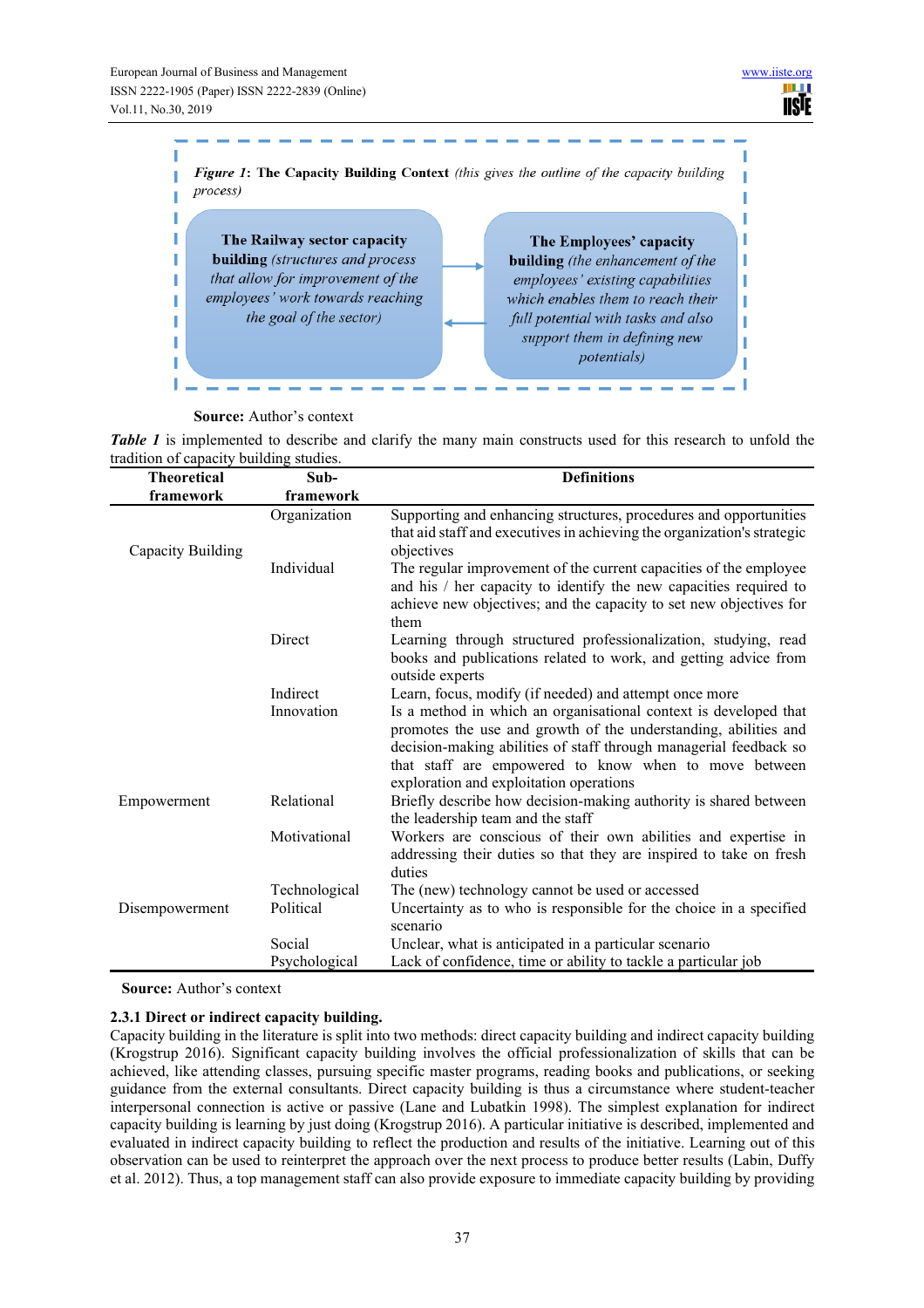comprehensive skills and frameworks in the staff (and their own) for the (fresh) work to be accomplished (Farazmand 2004). When all the authorization is granted to the staff to permit them to perform the (new) task, indirect capacity building may well arise and therefore will evaluate losses in the culture, structure and procedures of the organization that counteract the strong mandate of the staff (Farazmand 2004).

Determining such unhelpful product will allow the management team and staff to alleviate them, so that fresh efforts can also be introduced to address the mission and improve efficiency. The claim has been that, capacity building in this respect allows an organisation and its employees to: address and handle continuing difficulties and behave far beyond them by operating via expectation, efficient visions, proactive understanding and abilities, and self-correcting organizational behaviour (Farazmand 2004). Directly connected to this, it is again stressed that employees ' capacity and encouragement to act on prospective possibilities for enhancement or innovation is essential and that the managerial authorization for doing so is present (Honadle 1981). As said by (Noya and Clarence 2009) and (Jensen and Krogstrup 2017), this double aim is accomplished via the importance placed on sustainability of the capacity building literature. Figure 2 is provided at this stage to supplement the theoretical definitions described in Table 1. Figure 2 shows a hierarchy of these theoretical constructs that have been debated– and will be addressed.





# **2.3.2 Empowerment-orientation in capacity building.**

According to (Krogstrup and Brix 2019), involvement in capacity building is split into two views: a) Motivational View; and b) Relational View. In the motivational view, the concentration is on attaining a greater degree of personal-awareness for the person by defining and enhancing their abilities and skills to generate private empowerment. In this view, the person is also provided the responsibility to make choices to the standard that he/she has the ability to assume this mandate (Conger and Kanungo 1988); (Spreitzer 1995); (Fetterman, Liu et al. 2015). The conceptual view focuses on the dependence of the partnering actors on one another (Spreitzer 1995). In this respect, the emphasis is on how authority is allocated to decision-making among the partnering actors. Thus, the capacity building empowerment view sets out two significant subcategories:

## **2.3.3 Disempowerment-orientation in capacity building.**

The concept of disempowerment is a significant element of empowerment-orientation (Lennie 2005); (Krogstrup and Brix 2019). Disempowerment is a sense of being incapable of delivering or accomplishing something that others hope to do. There are several factors that contribute to disempowerment, as per (Lennie 2005), like uncertainty about fresh projects (social disempowerment), failure to use or adapt (new) innovation (technological disempowerment), confusion as to who is actually responsible for decision-making in project partnerships (political disempowerment), or absence of trust, power or ability to tackle the job at hand (psychological disempowerment) (Lennie 2005). As per (Krogstrup and Brix 2019), before beginning fresh projects, it is essential for executives to be conscious of prospective disempowering processes in organisations. If these structures are recognized, these structures must be corrected or mitigated by managerial behaviour. In certain terms, if there are disempowering procedures – which could be demonstrated as broken arrows depicted in the Figure 1 – then the production and outcome of the procedures of constructing person and organisational ability will not be achieved (Krogstrup 2016); (Krogstrup and Brix 2019). This contribution to literature on contextual ambidexterity as well as the literature on building employee and organisational ability explains the theoretical context of the research.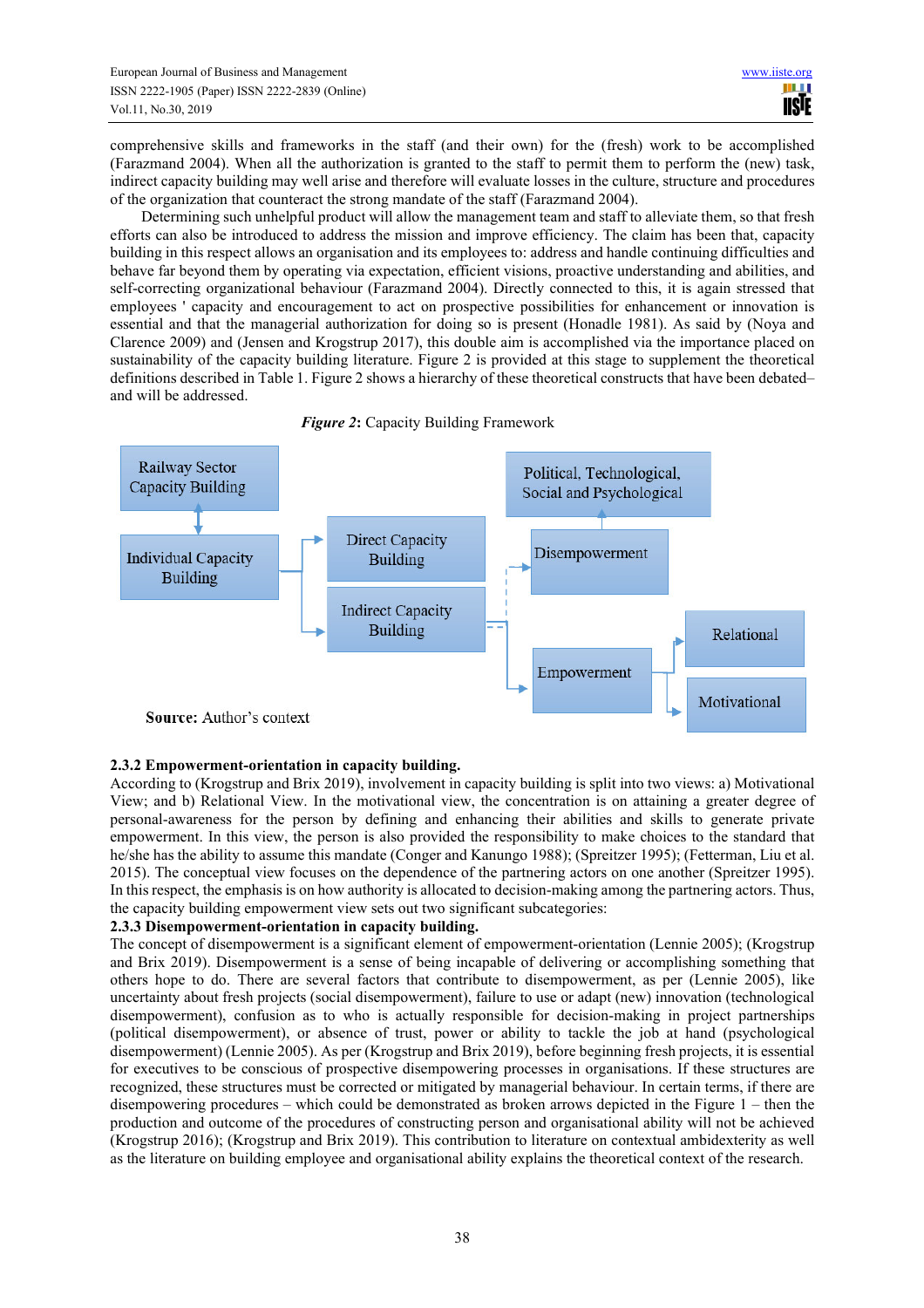# **3.0 Discussion and Implications**

The main reason for incorporating capacity-building literature with contextual ambidexterity literature has been one of untapped interdependence: little is understood about the real procedures of generating an ambidextrous organizational culture in contextual ambidexterity literature (Wang and Rafiq 2014); (Havermans, Den Hartog et al. 2015), the ambidexterity context has not been explored in person and organisational capacity building (Farazmand 2004); (Krogstrup and Brix 2019). This complementarity is argued as both theoretical positions take a behavioural perspective on individual and organizational development and both emphasize the importance of the influence of the context on the actual subject and method to be adopted (Wang and Rafiq 2014); (Jensen and Krogstrup 2017). The preceding are claims which provide the demands for fresh theoretical ideas centred on multilevel conceptualization of the framework for the development of innovation capability.

# **3.1 What is innovation capacity building?**

Innovation Capacity Building is a method where an organisational context is developed which promotes the use and growth of the information, talents and decision-making expertise of staff through managerial comments in such a manner that staff are encouraged to identify when to move between exploration and exploitation operations. According to (Krogstrup 2016), capacity building for innovation is therefore described as a proactive approach. The aim of the whole approach is on communication between executives and staff on how organisational context, culture and management impact employee's behaviour and behaviours when shifting between exploration and exploitation, and vice versa (Labin, Duffy et al. 2012); (O'Cass, Heirati et al. 2014). The simple definition fulfils the requirements for the effective application in practice of contextual ambidexterity stated by (Havermans, Den Hartog et al. 2015), as a multi-level knowledge of adaptive procedures between staff and the managers is in practice (Andriopoulos and Lewis 2009). The "How" parts of Table 2 illustrates these engaging procedures. *Table 2***:** The Engaging Procedures

**The Railway Sector Individual Empowerment**  What Context promoting the employee's

| What                                | Context promoting the employee's   | Continues to improve the            | Employees feel that they're  |
|-------------------------------------|------------------------------------|-------------------------------------|------------------------------|
|                                     | use and growth of information,     | understanding, abilities and        | in command and can           |
|                                     | abilities and decision-making      | decision-making qualities of the    | prioritize the right changes |
| capacity in relation to the planned |                                    | employee in regards to their        |                              |
|                                     | approach                           | duties                              |                              |
| How                                 | Constantly responding to the       | Periodic feedback and assistance    | As the required behaviour    |
|                                     | organisational framework by        | for the activities and attitudes of | and actions are created, the |
|                                     | evaluating feedback from the       | respective employees when           | individual worker is         |
|                                     | activities, attitudes and outcomes | shifting between exploration and    | increasingly empowered       |
|                                     | of the respective employees        | exploitation                        |                              |

**Source:** Inspired by (Krogstrup and Brix 2019)

Table 2 is conceptualized to illustrate the "what" and "how" of the connection between the capacity building system at the organisational level and the connectivity of the organisational level with the individual capacity building system and individual engagement. Furthermore, the simple definition makes it very clear the mechanism that describes: what competent organisations do (Honadle 1981) and emphasizes that capacity building for innovation is a: social product that is not created by individuals, but in communication between individuals (Krogstrup 2016). The objective of building innovation ability is to improve the organisation and its staff continually such that the planned objective can be achieved. To this end, the priority is on using current expertise and skills as effectively as possible, while at the same time improving these understanding and skills in order to create fresh, smarter methods of working (Farazmand 2004); (Jensen and Krogstrup 2017). As a wakeup call, the "what" and "how" segments in Table 2 clarify this view. Innovation capacity building is therefore asserted to be a method that allows current organisations to create contextual ambidexterity. This statement is evaluated by explaining how to achieve innovation capacity building in a specified context by addressing the new responsibilities assigned to executives and staff (Gibson and Birkinshaw 2004); (Wang and Rafiq 2014).

# **3.2 How is innovation capacity building achieved?**

Figure 3 below illustrates the shift from a non-ambidextrous organisation to an ambidextrous institution (the procedure of capacity building) in a streamlined way. Figure 1 highlighted the context-dependent capacity building mechanism at an institutional and individual level, and hence the emphasis throughout the preceding debate is on capacity building mechanism, not content. The function of leadership is to allow staff to access appropriate projects linked to their work and linked to the direct capacity building. It was recalled that, direct capacity building concerns books and publications connected to job, e.g. formal professionalization measures, course work and reading.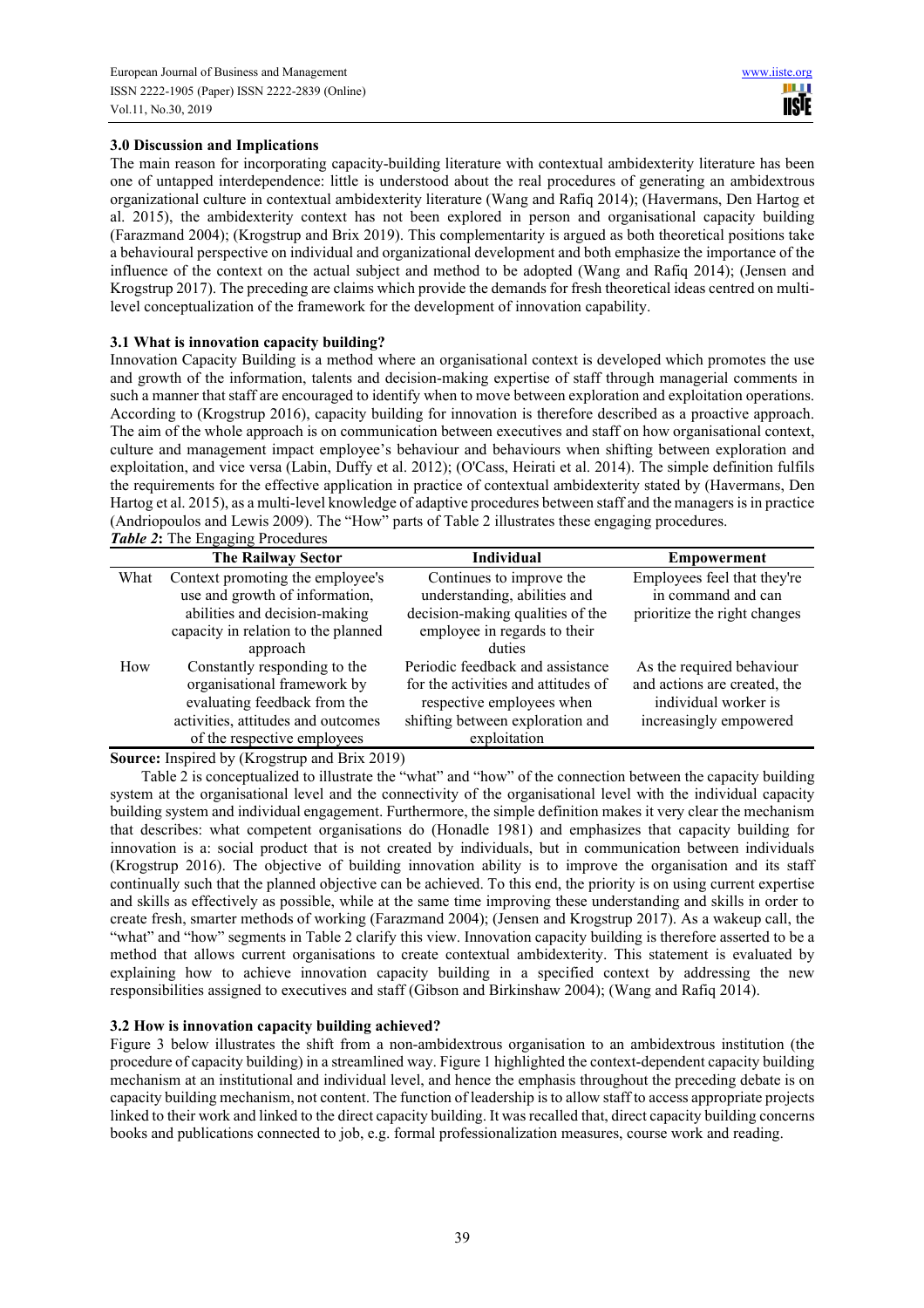

*Figure 3*: The shift from a non-ambidextrous organisation to an ambidextrous institution

# Source: (Brix 2019)

The next significant function of leadership is to assist staff and to provide feedback on the learning through doing" when switching among exploration and exploitation job duties to staff. The learning cycle bullets in Figure 3 demonstrates these updates. In other sayings, it is the task of the management to concentrate on the significance of employees' indirect capacity building. As leadership guidance and the own thoughts of the staff on their learning by doing are used to enhance the job procedures, individual staff can also improve their feeling of motivational empowerment. As previously mentioned, motivational empowerment relates to circumstances where a person feels in command of his / her position and is capable of fulfilling his / her work. In regards, the leadership would need more decision-making authority (interpersonal empowerment) from the worker if he/she feels willing to assume this mandate. These are the managers' significant (fresh) duties linked to contextual ambidexterity in their new positions. The function of staff shifts as they are generally empowered to take accountability for operating ambidextrous rather than in organisations where top-down structural or sequential ambidexterity is officially accepted (Gibson and Birkinshaw 2004).

Since contextual ambidexterity needs a bottom-up view, it is essential that management doesn't really expect all staff to feel able to assume this obligation. A choice to alter the approach overnight could lead to confusion and therefore the sensation of' social disempowerment' and thus counteract the initiative being introduced (Farazmand 2004); (Brix 2017). If this were to happen, the management's good initiatives would bounce back and the employee would need a more top-down decision-making style, taking the value and benefits of contextual ambidexterity outlined in Section 2.2.1 of the implementation strategy. Indirect capacity building can be used as a tool for evaluating and providing feedback on the present state of employee motivation and skills to switch between exploration and exploitation when implementing the bottom-up approach.

The feedback loops in Figure 3 that illustrate this scenario is again referenced. As staff show positive behaviour, self-reflective and self-correcting attitudes in their work, leadership can empower the person with a bigger decision-making mandate (relational empowerment). This might take longer, as contextual ambidexterity in a non-ambidextrous organisation is argued to be an extremely difficult way of working (Gibson and Birkinshaw 2004); (Simsek 2009); (Gaim and Wåhlin 2016). Reference is produced to Figure 3 for execution, which explains the shift from "company as usual" to an organisation aimed at building capacity for innovation. It is essential that feedback is provided continually throughout the organisation between executives and staff so that acting ambidextrously becomes an important component of job descriptions, work assignments and organizational culture, and so acting ambidextrously does not include only the few chosen champions innovation (O'Connor, Corbett et al. 2018). But here are tangible examples of how feedback-related content can be activated between executives and staff.

## **3.2.1 Enabling feedback and self-corrective behaviour.**

As per (Honadle 1981), if the capacity building method is to be enhanced, there requires to be a regular evaluation of what is being accomplished. Encouraged by (Honadle 1981), the examples below demonstrates practical questions that can be used in an organisation seeking to move from the left to the correct side of Figure 3 to allow this evaluation job: Is the ability of staff to change from exploration to exploitation sufficient, are there obstacles that prevent staff from switching, is the sheer quantity of exploration and exploitation activity suitable and could we somehow do better? (Honadle 1981) is setting up a three-step strategy to operationalize the evaluation job in relation to these issues.

First, one should monitor what is presently being done by the organisation and its members.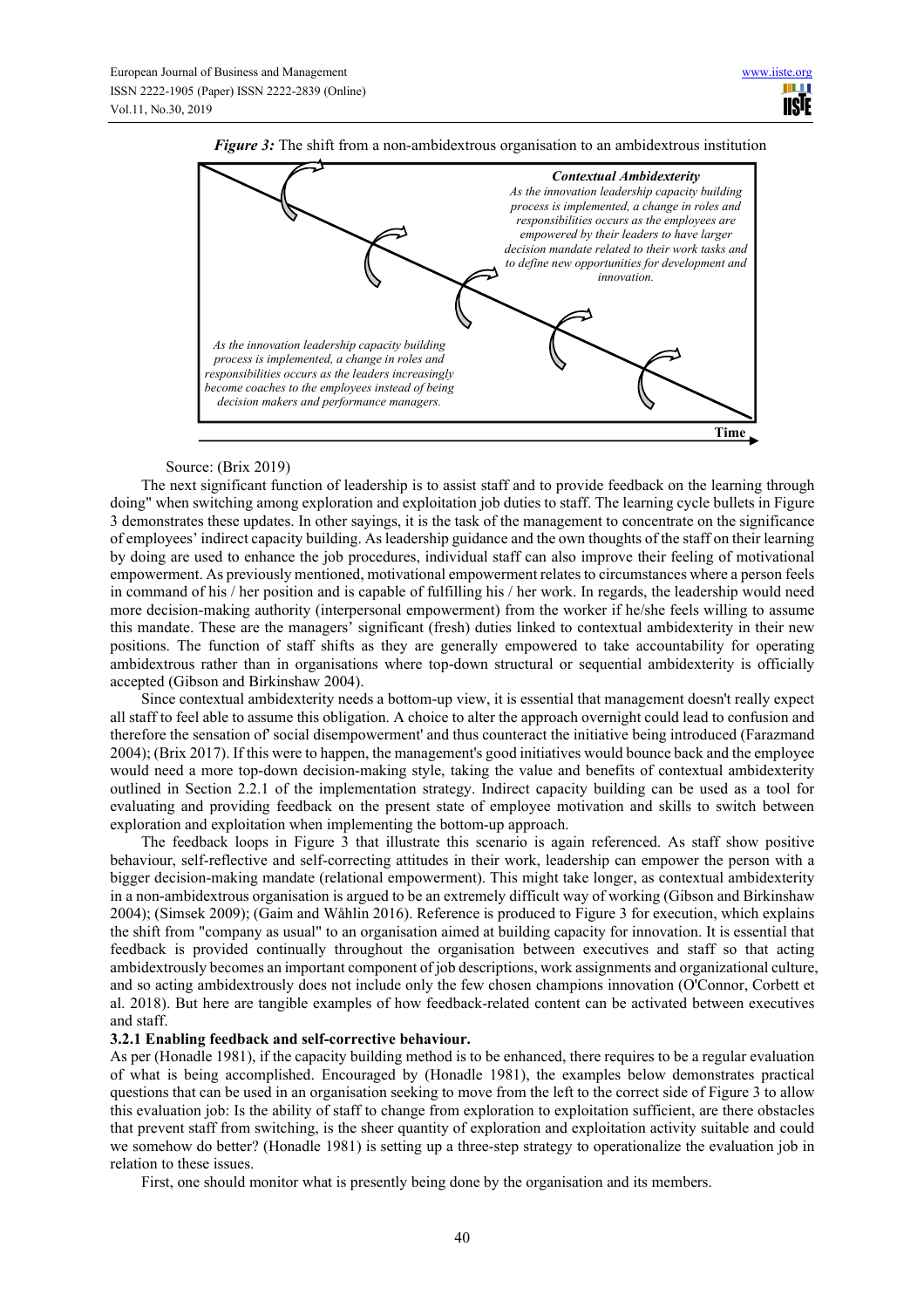Secondly, an assessment of how well they seem to do it must be performed,

And last but not the least, an assessment of whether the present amount of effort is adequate over time.

These three steps and their issues could be introduced and act as mechanisms for creating understanding about the gaps between current organisational and individual capacity for contextual ambidexterity within a specified organisation. More significantly, the understanding generated through these measures could provide the basis for defining the necessary adjustments to these organisational and individual capabilities to construct the basis for an ambidextrous institution in context (Farazmand 2004); (Simsek 2009); (Palm and Lilja 2017) as an essential aspect of the process of building capacity for innovation.

#### **4.0 Leadership**

The aim of classical management schemes was to create a set of values or expertise and abilities that previously acknowledged leaders or had powerful and charismatic people (Kennedy, Carroll et al. 2013). Well into the literature, techniques such as skill set approaches (Kennedy, Carroll et al. 2013) or skill set attitude to management (Bolden and Gosling 2006) have now been acknowledged. Governance suitability approach has been questioned as restricted in scope and flexible where skills and expertise have been "continually used in the long run to provide a feeling of limits (or structure that is restrictive) to "management" and now "leadership" processes" (Bolden and Gosling 2006). Requests from establishments, organizations, networks of social activists and researchers have reworked the leadership debate to include a more worldwide and collective perspective by expanding these individualistic boundary structures. Unfortunately, this development could not be achieved without using the teaching literature of skills and competencies (Dugan, Bohle et al. 2014) Studies emphasized the necessity to evolve "leadership capabilities before proceeding to more complicated group-related process capabilities" (Day, Harrison et al. 2009). Presenting indigenous studies on management and leadership growth in the more global setting had have become far more vital (Zhang, Fu et al. 2012).

Leadership findings in individuals complicated conduct, reacting in a non-linear fashion, interactively. Traditional management skills have to be lively, respectful (McCarthy 2014), open (Gagnon, Vough et al. 2012), a team player (Brown, McCracken et al. 2011) or inspiring (Fambrough and Kaye Hart 2008) as well as being able to advance the team/group forward (Antes and Schuelke 2011). Other leadership research concentrated on management as "which is more about the sense of identity of the leader than she or his qualities or skills" (Warhurst 2012), Concerning leaders "settled in a sense of identity" (Muir 2014) and cooperative with shared management positions (McCauley-Smith, Williams et al. 2013). With more present opinions of collective leadership, complexity theory (Clarke 2013) and complexity management theory (Uhl-Bien and Marion 2009), previous individualistic opinions of management are questioned. In today's complicated setting, individualistic management opinions are seen to be of restricted importance (Clarke 2013) and less suitable (McCauley-Smith, Williams et al. 2013). Complexity discusses greater ambiguity and uncertainty (Clarke 2013), is non-linear and "reflects more appropriately the complicated nature of management as it takes place in practice" (Uhl-Bien and Marion 2009). More currently, (Turner and Baker 2018) mapped the management concepts addressed in the HRD literature and contrasted these management ideas with the developments encountered by management theory. The management theory developments have developed into four main stages: traditional, newer, collective and international (Turner and Baker 2018); see (Avolio, Reichard et al. 2009) as well. HRD's field has concentrated mainly on traditional and new stages of management with little to no studies in the collective or international management stages (Turner and Baker 2018). Their study outlined the possibilities for HRD to grow and concentrate more on collective and global leadership.

#### **5.0 Conclusion**

This research allowed us to identify the emergent process of attaining and maintaining a contextual versatile institution with the reinterpretation of the framework for capacity building innovation. This conceptualization brings fresh theoretical perspectives to the contextual ambidexterity studies, that is hardly acknowledged in literature on institutional learning (De Clercq, Thongpapanl et al. 2013); (Wang and Rafiq 2014); (Havermans, Den Hartog et al. 2015). More exactly, capacity-building framework for innovation adds to current studies on organisational learning by explicitly connecting the person and organizational analytical units ranging from capacity building studies to contextual ambidexterity with an upstream strategy (Wang and Rafiq 2014). The capacity building innovation framework shows how to make the following possible: Firstly, it shows how to create a favourable local context that offers staff with skills and instruments to move among explorative and exploitative operations through direct capacity-building. Secondly, it recommends how to make learning-oriented feedback and feedforward relationships between both the leadership team and staff in order to empower staff to use these (fresh) skills and instruments in practice. The conclusion is that this method will allow staff in the railway sector in Ghana to know how to take decisive action and thus enhance their efficiency in combining exploration and exploitation (increasing indirect ability). Researchers and professionals are encouraged to advance or test the intellectualized public service organization structure as well as in private firms where search to become a versatile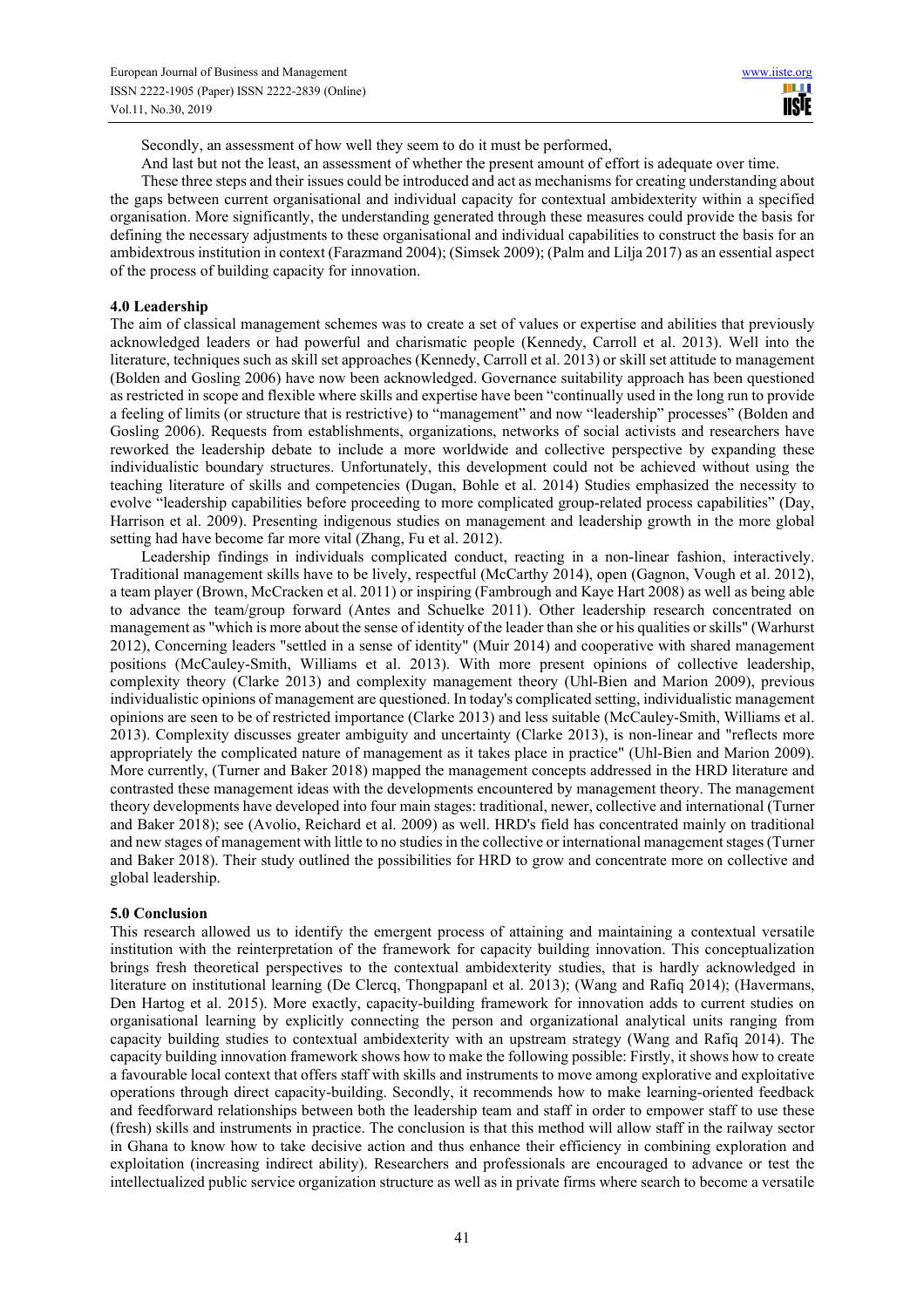organization is on the biggest approach.

#### **Acknowledgement**

This work was supported by the National Natural Science Foundation of China under Grant [71403108]; the National Natural Science Foundation of China under Grant [71874012]; MOE Project of Humanities and Social Sciences in China [19YJAZH059]; Jiangsu Provincial Social Science Fund [16JD013]; and the Cultivation Object of Excellent Young Teachers of Colleges and Universities of Jiangsu Province, China

#### **References**

- Andriopoulos, C. and M. W. Lewis (2009). "Exploitation-exploration tensions and organizational ambidexterity: Managing paradoxes of innovation." Organization science **20**(4): 696-717.
- Antes, A. L. and M. J. Schuelke (2011). "Leveraging technology to develop creative leadership capacity." Advances in Developing Human Resources **13**(3): 318-365.
- Avolio, B. J., et al. (2009). "A meta-analytic review of leadership impact research: Experimental and quasiexperimental studies." The Leadership Quarterly **20**(5): 764-784.
- Bolden, R. and J. Gosling (2006). "Leadership competencies: time to change the tune?" Leadership **2**(2): 147-163.
- Brix, J. (2017). "Exploring knowledge creation processes as a source of organizational learning: A longitudinal case study of a public innovation project." Scandinavian Journal of Management **33**(2): 113-127.
- Brix, J. (2019). "Innovation capacity building: an approach to maintaining balance between exploration and exploitation in organizational learning." The Learning Organization **26**(1): 12-26.
- Brix, J. and L. S. Peters (2015). "Exploring an innovation project as a source of change in organization design." Journal of Organization Design **4**(1): 29-43.
- Brown, T., et al. (2011). "'Don't forget to write': how reflective learning journals can help to facilitate, assess and evaluate training transfer." Human Resource Development International **14**(4): 465-481.
- Choi, T. and S. M. Chandler (2015). "Exploration, exploitation, and public sector innovation: an organizational learning perspective for the public sector." Human Service Organizations: Management, Leadership & Governance **39**(2): 139-151.
- Clarke, N. (2013). "Model of complexity leadership development." Human Resource Development International **16**(2): 135-150.
- Conger, J. A. and R. N. Kanungo (1988). "Behavioral dimensions of charismatic leadership."
- Day, D., et al. (2009). "An Integrative Approach to Leader Development: Connecting Adult Development, Identity, and Expertise."
- De Clercq, D., et al. (2013). "Shedding new light on the relationship between contextual ambidexterity and firm performance: An investigation of internal contingencies." Technovation **33**(4-5): 119-132.
- Dugan, J. P., et al. (2014). "The role of social perspective-taking in developing students' leadership capacities." Journal of Student Affairs Research and Practice **51**(1): 1-15.
- Fambrough, M. J. and R. Kaye Hart (2008). "Emotions in leadership development: A critique of emotional intelligence." Advances in Developing Human Resources **10**(5): 740-758.
- Farazmand, A. (2004). "Innovation in strategic human resource management: building capacity in the age of globalization." Public Organization Review **4**(1): 3-24.
- Fetterman, A. K., et al. (2015). "Extending color psychology to the personality realm: Interpersonal hostility varies by red preferences and perceptual biases." Journal of personality **83**(1): 106-116.
- Gagnon, S., et al. (2012). "Learning to lead, unscripted: Developing affiliative leadership through improvisational theatre." Human Resource Development Review **11**(3): 299-325.
- Gaim, M. and N. Wåhlin (2016). "In search of a creative space: A conceptual framework of synthesizing paradoxical tensions." Scandinavian Journal of Management **32**(1): 33-44.
- Gibson, C. B. and J. Birkinshaw (2004). "The antecedents, consequences, and mediating role of organizational ambidexterity." Academy of management Journal **47**(2): 209-226.
- Güttel, W. H. and S. W. Konlechner (2009). "Continuously hanging by a thread: Managing contextually ambidextrous organizations." Schmalenbach Business Review **61**(2): 150-172.
- Havermans, L. A., et al. (2015). "Exploring the Role of Leadership in Enabling Contextual Ambidexterity." Human Resource Management **54**(1): 179-200.
- Hoang, H. and F. T. Rothaermel (2010). "Leveraging internal and external experience: exploration, exploitation, and R&D project performance." Strategic Management Journal **31**(7): 734-758.
- Honadle, B. W. (1981). "A capacity-building framework: A search for concept and purpose." Public administration review **41**(5): 575-580.
- Jensen, J. B. and H. K. Krogstrup (2017). "Capacity Building in the public sector." Research Group for Capacity Building and Evaluation, Aalborg University, Denmark.[Google Scholar].
- Kennedy, F., et al. (2013). "Mindset not skill set: Evaluating in new paradigms of leadership development."